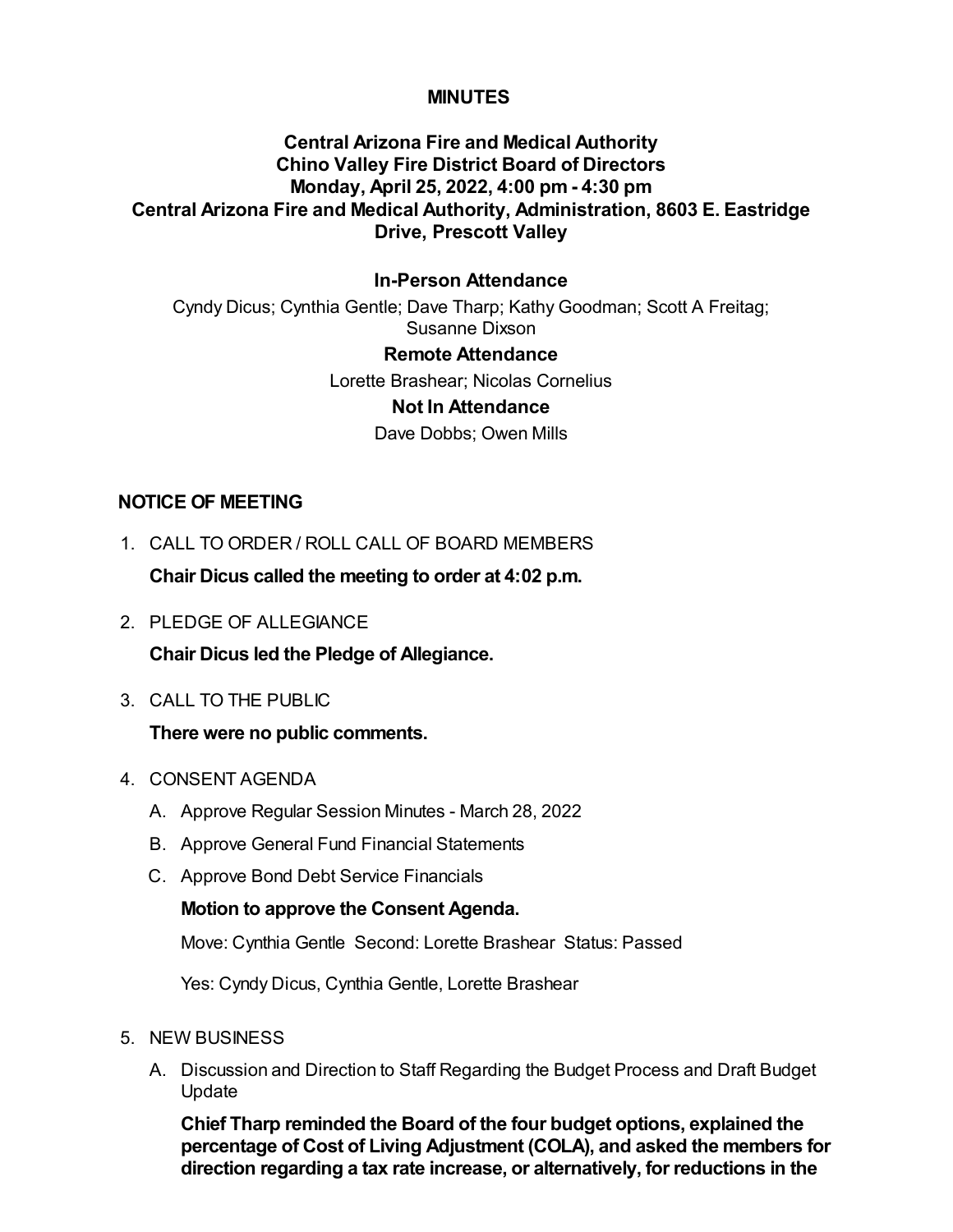**budget. He also reminded the Board that citizens have already incurred an increase due to the assessment ratio on their property taxes; a tax increase would be in addition to what they have been assessed. He recommended a 2 cent increase at minimum as that was what was forecasted; however, the amount of increase is at the discretion of the Board. Once a tentative budget is approved in May, it cannot be increased.** 

**Chair Dicus inquired as to the dollar amount associated with the 2-cent increase. Chief Tharp responded that it would raise about \$30,000, but noted that this Board must work in conjunction with the Central Yavapai Fire District Board.**

**Director Gentle asked for clarification regarding the 3% COLA for a 3-cent tax increase. Chief Tharp noted that that would require that Central Yavapai to take on a 5.5-cent increase. He also explained that the Agency did not provide a COLA last year as the new wage scales were being implemented. Some employees received significant raises, while some did not receive anything above their regular merit increase as they were already in the new wage scale. He added that a health insurance subsidy and assignment pay for medics increased last year as well.** 

**Chief Freitag added that the Agency started moving into the 75th percentile last year, but that was just to move into the market. CAFMA should have already been in the 75th percentile. He then reminded the Board of significant cost of living challenges in the area.** 

**Chair Dicus asked the Board which COLA they would like the to consider. Director Gentle recommended the 3% option.** 

**Chief Freitag articulated that the Board should recommend what they are comfortable with, and reminded members that this is the first year in a long time that Chino Valley has had capacity to increase the tax rate. He also commented that the Agency has seen a significant increase in costs, including fuel, workers' compensation, Dispatch costs, and more, and that the COLA is not the sole reason behind a tax rate increase.**

**Chair Dicus inquired as to what the tax rate increase would look like if the Board decided to go with a 2% COLA; Chief Freitag responded that a 3% COLA would would be 3.28, and Chief Tharp answered that a 2% COLA would equal a 2-cent increase.**

**Attorney Cornelius reiterated that if the Board is interested in a higher number, then the Board should approve the higher number because members can always decrease the amount; however, members cannot increase after approval.**

**Director Brashear stated that she is comfortable with the 3% COLA.**

### **Motion to continue looking at the budget for the 3% COLA.**

Move: Cynthia Gentle Second: Lorette Brashear Status: Passed

Yes: Cyndy Dicus, Cynthia Gentle, Lorette Brashear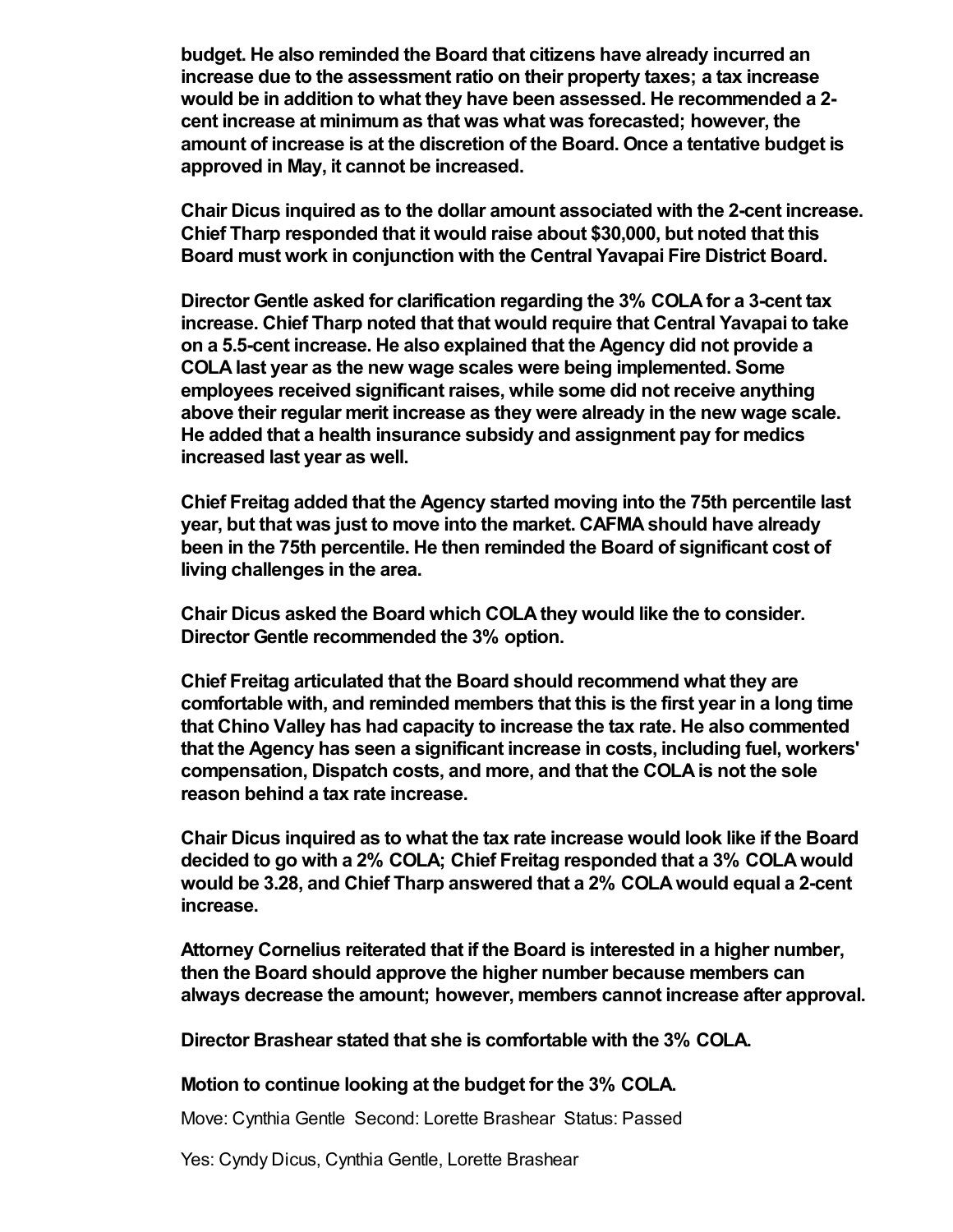## 6. ADJOURNMENT

# **Motion to adjourn at 4:20 p.m.**

Move: Cynthia Gentle Second: Lorette Brashear Status: Passed

Yes: Cyndy Dicus, Cynthia Gentle, Lorette Brashear

**Signature indicating approval on next page.**